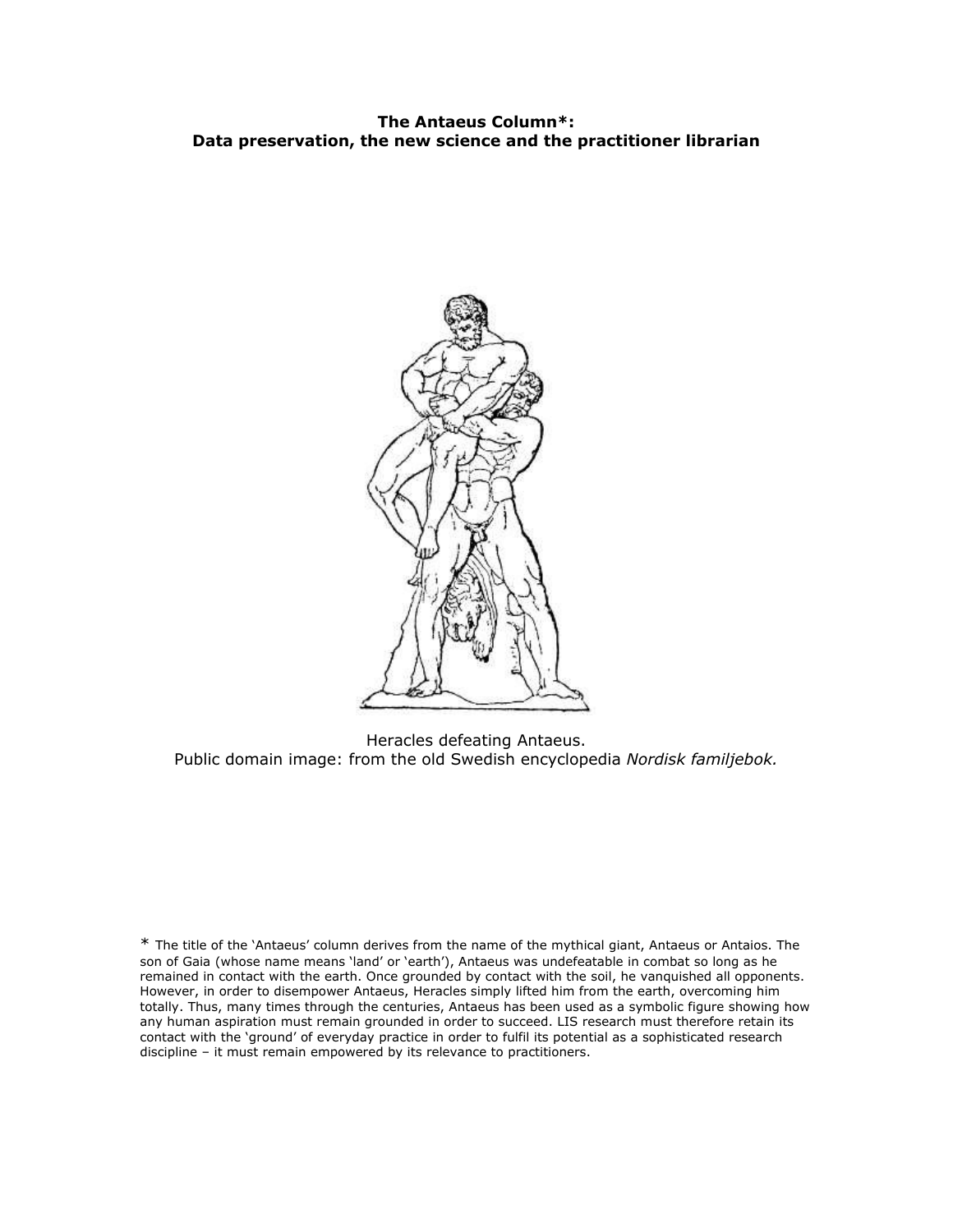# **Data preservation, the new science and the practitioner librarian**

| Purpose of this paper                        | This paper outlines the information management<br>principles of the so-called 'new science', and attempts<br>to put these in the context of traditional library and<br>information science principles.                                                                                                                                                                            |
|----------------------------------------------|-----------------------------------------------------------------------------------------------------------------------------------------------------------------------------------------------------------------------------------------------------------------------------------------------------------------------------------------------------------------------------------|
| Design/methodology/approach                  | A brief review of some work in the area, in particular<br>focussing on the work show-cased by the annual<br>digital preservation conference series hosted by the<br>Digital Curation Centre in Scotland<br>(http://www.dcc.ac.uk/).                                                                                                                                               |
| Findings                                     | There is a danger that scientists (as opposed to LIS<br>professionals) will apply the information management<br>techniques of the new science to their own activities<br>inappropriately, especially to research that is best<br>curated as 'old' not new science. This is something on<br>which information professionals are well placed to give<br>advice and make judgements. |
| Research limitations/<br><b>Implications</b> | More practice-oriented research is needed to enhance<br>understanding of how traditional librarianship<br>practices can be applied to the data intensive scientific<br>research carried out by so-called 'virtual<br>organisations'.                                                                                                                                              |
| Practical implications                       | This paper makes some initial suggestions about the<br>how the tools of library and information practice can<br>be related to the 'new science'. In particular, it<br>highlights their relevance to distinguishing between<br>the information management needs of the 'old' and<br>the 'new' sciences: these needs are quite distinct,<br>though easily confused.                 |
| What is original/value of the<br>paper?      | This paper relates terms from pure science such as<br>the virtual organisation, cyberinfrastructure and e-<br>science to traditional LIS concepts, and tries to create<br>an understanding of the relationship between the two<br>disciplines for the library practitioner.                                                                                                       |

## **Abstract**

## **Paper type:** General review

**Keywords:** Libraries; digital preservation; cyberinfrastructure; e-science.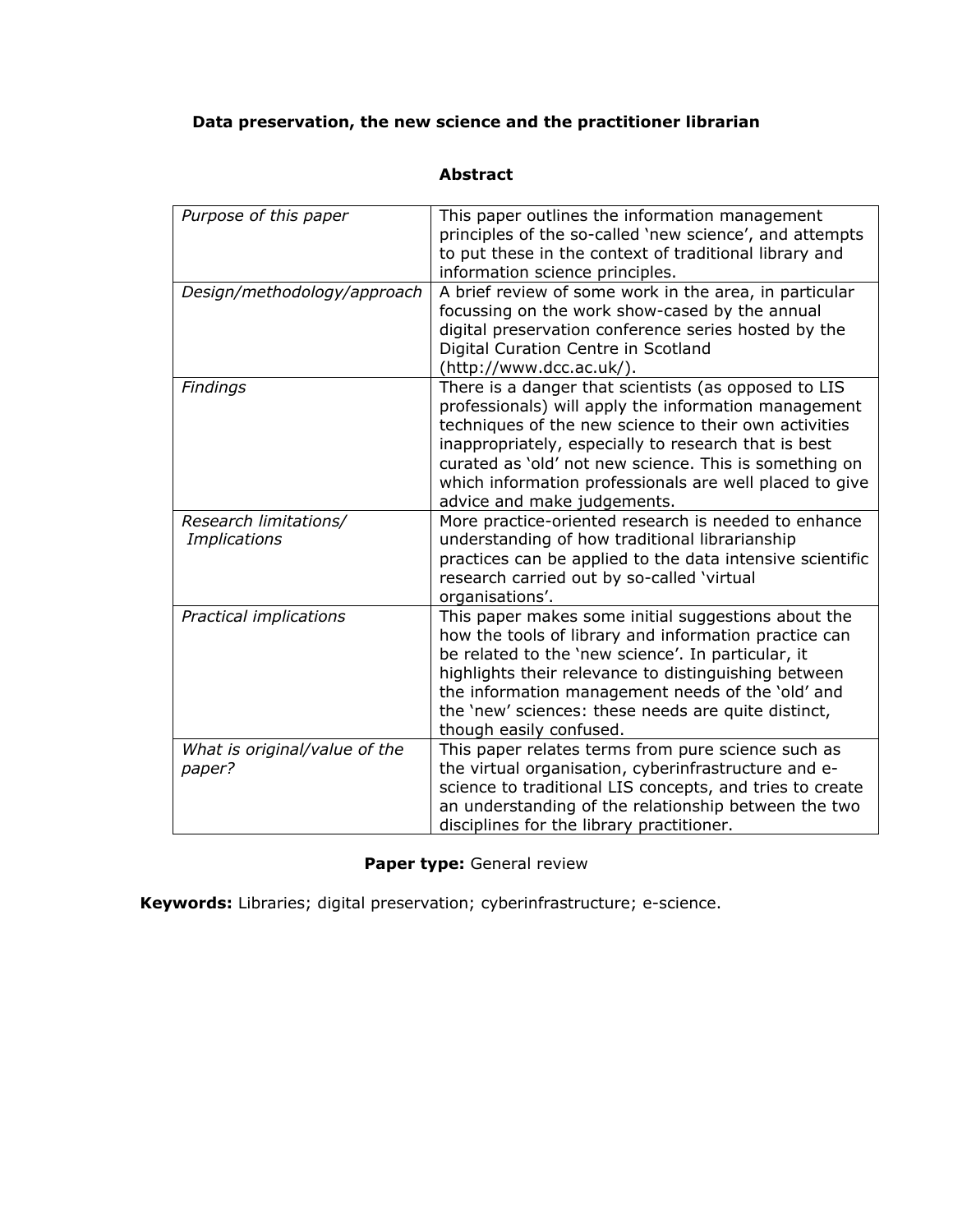### **Introduction**

Digital technology, as we know, challenges the Libraryís age-old role in collecting and preserving the documentary record of our civilisation's cultural and scientific output. For example, modern science works in ways that undermine the traditionally allimportant role of journal-based scientific publication. Scientific experiments are so sophisticated that they are conducted in ways that defy expression in the formats (scientific papers) that libraries rely on as the building blocks of their collections.

Should librarians intervene in these digital preservation dilemmas and adapt their traditional expertise to solving this problem? Or should we stick to our traditional areas of print expertise and accept that the creation and preservation of digital knowledge is someone else's problem?

The problem of preserving our societyís digital (rather than print) memory has become the subject of sophisticated academic study as well as the focus of innovative practical investigation. But what does all this mean for the practitioner librarian?

#### **Libraries and the new science:**

#### *Data curation supplants the bibliographic record*

Firstly, the LIS profession needs to think carefully about the trend whereby the significance of the bibliographic record as the core output of scientific experimental research may be diminishing. This is obviously a big challenge for us, since historically we have always assumed that to collect scientific research is to collect the definitive bibliographic record of it, the scientific paper.

This importance of this trend emerged strikingly from the first keynote at last year's International Digital Curation Conference (given by Hans Hoffmann<sup>1</sup>, of CERN<sup>2</sup>). Increasingly, scientists value their raw data more than the bibliographic expression of that data, and view the preservation of raw data as the prime curational challenge for the knowledge professions such as librarians and archivists. And if these knowledge professions canít help, then scientists will seek a solution elsewhere, from a new generation of expert digital curators and data preservation technicians!

In the past, the object of science was to collect data in order to generate general rules or summary findings. These findings could be distilled into scientific journal articles which carried condensed narratives of relevant experiments. These accounts acted as the 'tip of the iceberg' for spreading scientific knowledge. The raw empirical data was often lost  $-$  but that was ok, because the tip mattered more than the iceberg. Subsequent experiments conducted along the lines of the summary findings in papers would confirm the empirically verifiable repeatability of the previous findings. And in turn the complete, detailed raw data of subsequent experiments was not reproduced in such follow-up work.

However, the new science is different. New science is distinguished by large scale, costly experimentation where it is difficult or impossible to exhaust the data produced in a brief series of papers published simultaneous with the progress and conclusion of the experiment. The cost of such large-scale experimentation is also so great that, having created the data, the costs of repeating the experiment to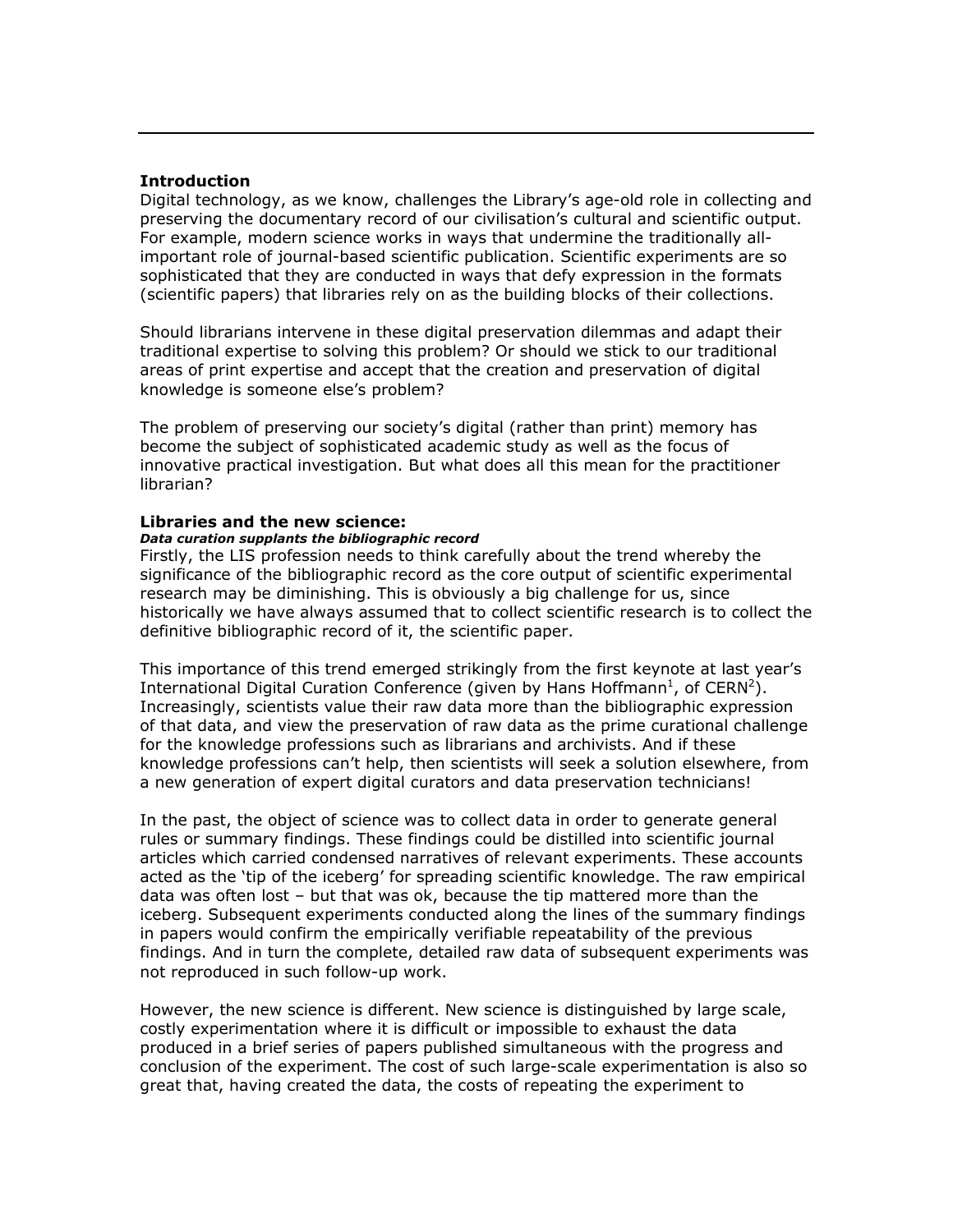generate the same data would be prohibitive. So the data itself is the most important outcome of the experiment.

The structures needed to support and maintain such science is called 'e-science' in Europe and 'cyberinfrastructure' in the USA<sup>3</sup> (and to show that this is something that calls for a library reaction to its implications, see the evidence of the US library profession's attempts to confront it at<http://www.arl.org/forum04/>). This science is typically conducted by large, geographically dispersed, but virtually connected organisations - 'Virtual Organisations'. Although these terms seem to be conference buzzwords, they are more than that and do have a clear meaning which is genuinely useful. The impact on the library, archival and curatorial professions is traced in a variety of publications<sup>4</sup>.

#### *First catch your quark*

In Europe the long-standing high energy physics collaboration based at  $CERN<sup>2</sup>$  in Switzerland is the biggest and best known example of experimentation that is impossibly expensive to repeat, and which generates mountains of data that will take decades to fully interpret.

Of course, we, as naïve onlookers, would probably liken CERN's discovery of the existence of fundamental particles of matter to the discovery of an unknown species of fauna. The recent discovery of a colossal squid<sup>5 i</sup>n the Antarctic is our vision of scientific discovery  $-$  the pictures and documentation of the discovery will be a lasting record, long after the frozen animal has rotted down and melted back into the sea.

But this is old science. The discovery of quarks, hadrons and charm in a particle accelerator is not like that. Whereas the Antarctic fisherman posed excitedly with their big squid, Hans Hoffman at no point emerged from a particle accelerator holding a quark up to be photographed. Rather than being 'determinant entities' that can be stuffed and mounted in a museum, fundamental particles are 'information events' – slide 6 of Hoffman's CERN presentation<sup>1</sup> is his nearest attempt to photographing a fundamental particle. What we see is a grid with numbers on it, some of which are circled. There is an arrow pointing to the circle saying 'Interesting physics!' What is inside the circle is a data pattern, not a 'thing' as such  $-$  the particle that generated the data pattern died more or less as soon as it was born. In fundamental physics, when you pull your nets in, the creature of the depths has disappeared!

So quarks really donít look like much at all: this is the new science. This process of discovery sounds like good news for information professionals  $-$  if the objects of such enquiries are not realia but information, then surely we are ideally placed to store such information? Not necessarily: librarians collect and preserve documents which are themselves interpretations of data. Pure data curation is new to us.

#### *What is the role of the library profession?*

We can at least say that this is something on which we have to formulate a view. The old science enshrined interpretations of data as bibliographic outputs as journal articles which have been long familiar to us. Do we now want to be responsible for the storing of data prior to such interpretation, in such a way that its integrity is not compromised? Does the LIS profession possess sufficient knowledge of science to enable it to make such decisions? Would librarians without PhD qualifications in High Energy Physics recognise any such compromised data if they saw it?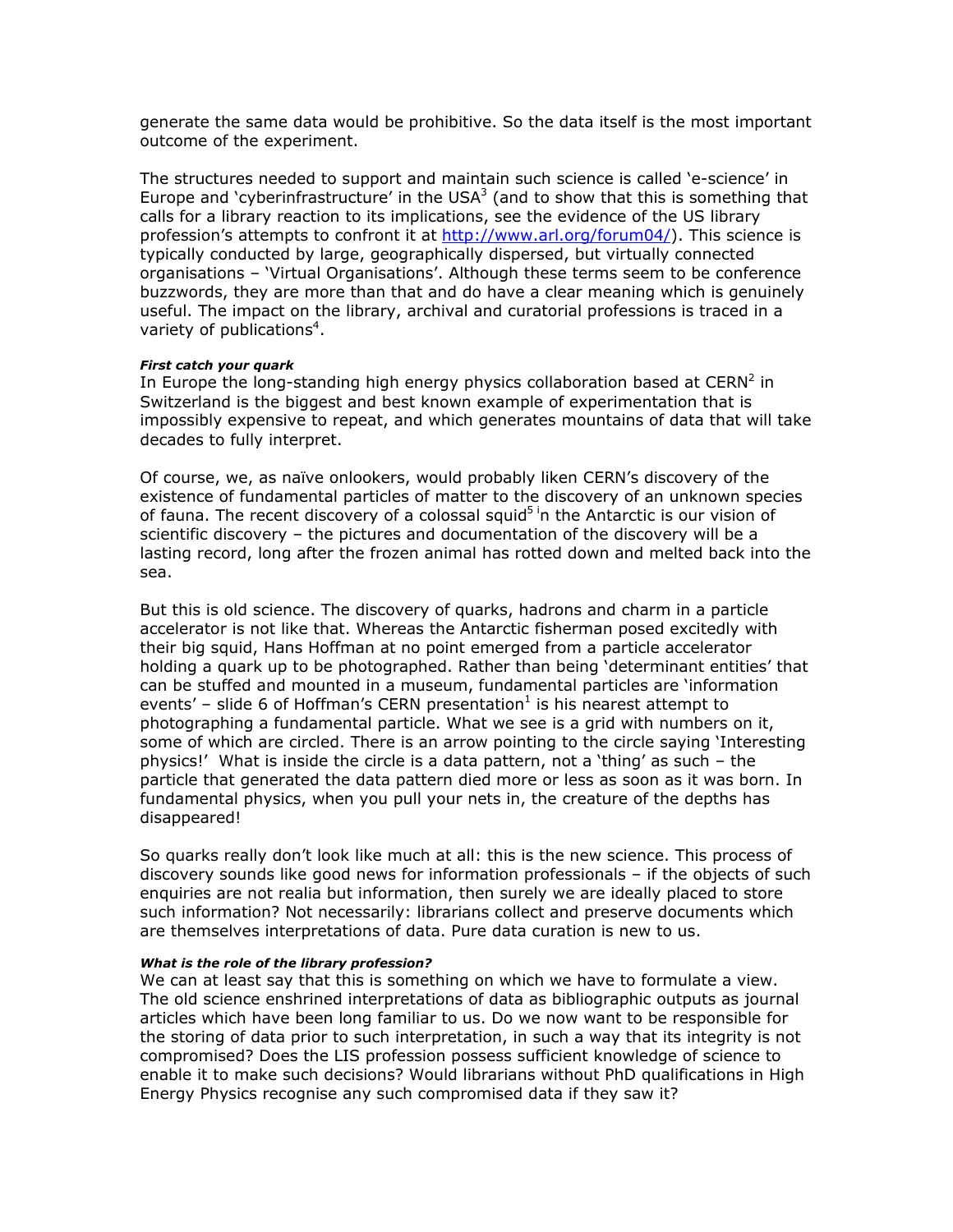For example, if data has to be stored, it must be moved from platform to platform, as platforms decay and new ones replace them. Are the technical and subject skills need for such migrations best left as the arcane responsibilities of the scientists who generated the data in the first place, or are there, at the heart of it, new generic skills which can be integrated into the library tradition of knowledge preservation?

These are obviously big questions which institutions like the UKís Digital Curation Centre will research and explore for us, in the hope of pointing a way forward. But practitioner librarians should not lose their nerve when confronted by these questions. If the preservation of knowledge were to become the unique preserve of those who alone understand its fullest complexities, then the possibility of shared knowledge itself disappears. The scientific community will itself break up into silos, a series of knowledge islands where solipsistic ghetto-dwellers treasure the sacred data of their grim little tribe.

In particular there is a danger that scientists themselves will apply the information management techniques of the new science to their own activities inappropriately. This is something that information professionals are much better placed to judge and give advice on, than (with respect) information-naïve scientists. Scientists who are very much 'within' their own data, have little overview and sense of perspective as a result of this inevitable tunnel vision.

A general scan through some of the recent work on digital preservation and data curation does unfortunately show this trend  $-$  though the reader can skim the papers at the 2006 Glasgow international conference on data curation and its 2005 predecessor in order to make up their own mind about this<sup>6</sup>. Without being too specific, a jobbing practitioner librarian would probably say that some quite modest scientific research projects are  $-$  arguably - using the information techniques of the new science inadvisedly.

A particular problem is the creation of exotic project-specific taxonomies because the researchers feel their data is so special that it needs this sort of treatment. CERNlike projects carried across vast Virtual Organisations (VOs) may need to create new internal taxonomies because of the uniqueness of the materials they are exploring, because then their data can be shared meaningfully across the VO, and curated and preserved with integrity into the future across evolving data storage platforms.

However, there is a lot to be said for just using off the shelf taxonomies that LIS professionals have used for many years. After all, they are known to other knowledge professionals, most intelligent scientists and information users (these are the merits of standard library classification schemes). In this way researchers outside the VO might have a better idea of what the VOís research data means and they can help integrate the data into the general pattern of shared research.

So traditional librarianship has a lot to offer the new science.

At the very least, the traditions of the LIS profession are a metaphor for the need to share fundamental scholarly knowledge. The fact that the LIS profession has for millennia given our society a shared cultural and scientific knowledge base, one that can be ordered and preserved in terms of generic structures open to and understood by all, such as general classification schemes, user friendly catalogues, subject bibliographies and indexes, is a fact to treasure, a source of deep professional pride. Our wish to maintain this role is not professional self-interest: it is simply an expression of our awareness that, for the information society to work, information